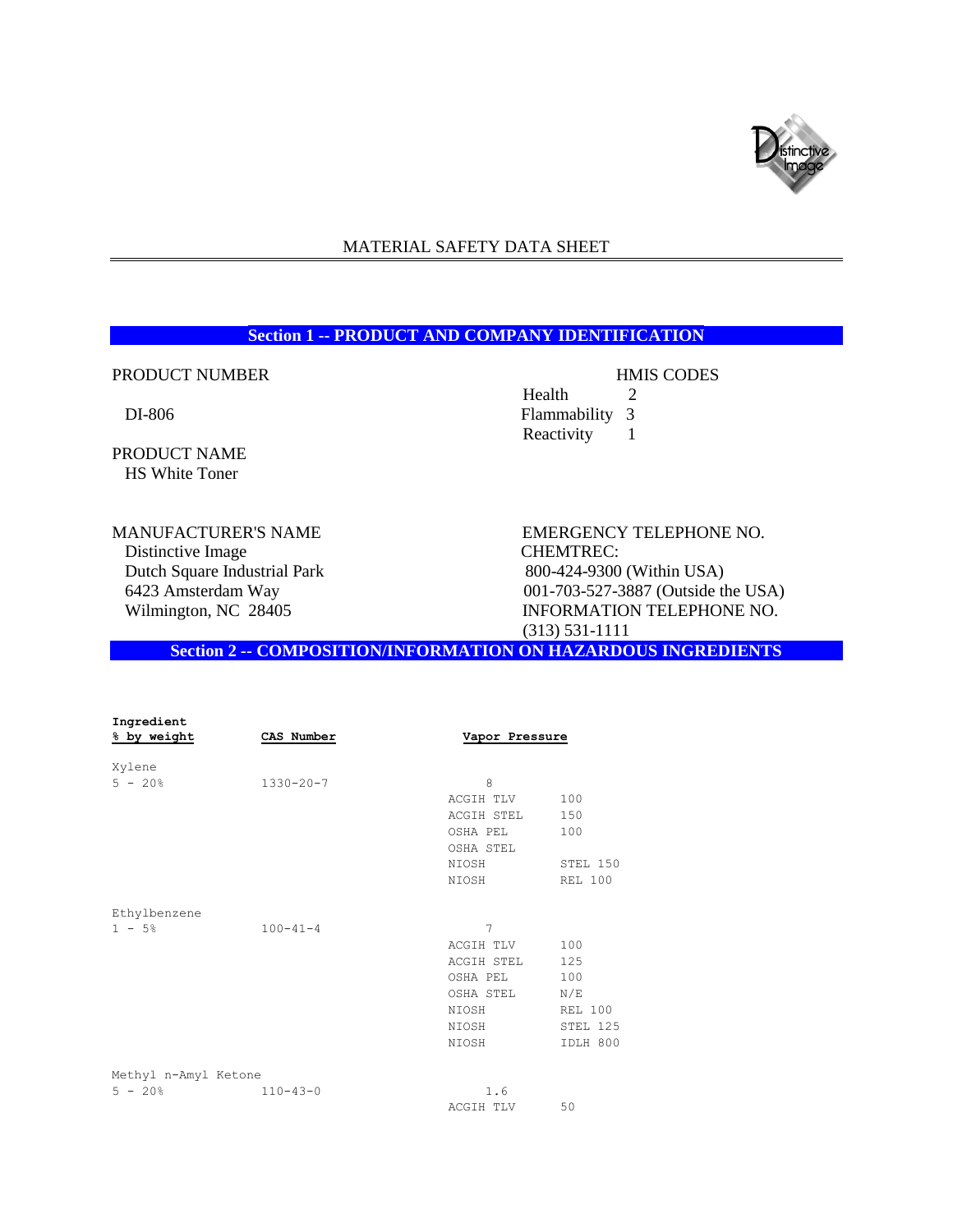|                             |                 | ACGIH STEL<br>OSHA PEL<br>OSHA STEL<br>NIOSH<br>NIOSH<br>OSHA<br>OSHA | N/E<br>100<br>N/E<br>REL 100 ppm<br>REL 465 mg/m3<br>Z1 100 ppm<br>Z1 465 mg/m3 |
|-----------------------------|-----------------|-----------------------------------------------------------------------|---------------------------------------------------------------------------------|
| Carbon Black<br>$1 - 5%$    | $1333 - 86 - 4$ | N/A<br>ACGIH TLV<br>ACGIH STEL<br>OSHA PEL<br>OSHA STEL               | N/E<br>N/E<br>N/E<br>N/E                                                        |
| Trade Secret<br>$20 - 50$ % | NJTS50041NCD    | N/A<br>ACGIH TLV<br>ACGIH STEL<br>OSHA PEL<br>OSHA STEL               | N/E<br>N/E<br>N/E                                                               |

## **Section 3 -- HAZARDS IDENTIFICATION**

#### ROUTES OF EXPOSURE:

Exposure may be by INHALATION and/or SKIN or EYE contact, depending on conditions of use. To minimize exposure, follow recommendations for proper use, ventilation, and personal protective equipment.

## EFFECTS OF OVEREXPOSURE:

Irritation of eyes, skin and upper respiratory system. May cause nervous system depression. Extreme overexposure may result in unconsciousness and possibly death.

#### SIGNS AND SYMPTOMS OF OVEREXPOSURE:

Headache, dizziness, nausea, and loss of coordination are indications of excessive exposure to vapors or spray mists. Redness and itching or burning sensation may indicate eye or excessive skin exposure.

## MEDICAL CONDITIONS AGGRAVATED BY EXPOSURE:

None generally recognized.

## CANCER INFORMATION:

FOR COMPLETE DISCUSSION OF TOXICOLOGY DATA REFER TO SECTION 11.

#### **Section 4 -- FIRST AID MEASURES**

## If INHALED:

If affected, remove from exposure. Restore breathing. Keep warm and quiet.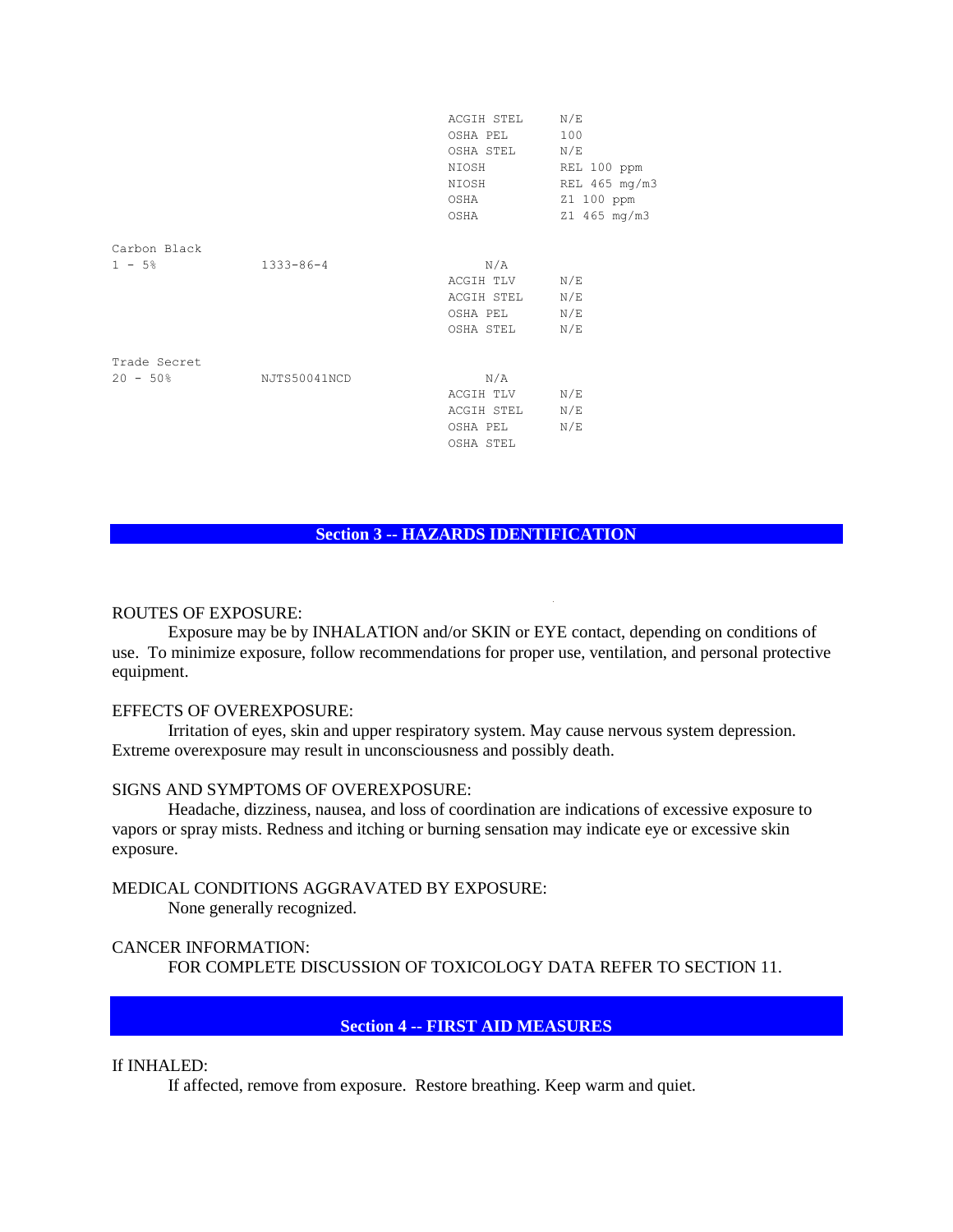If on SKIN:

Wash affected area thoroughly with soap and water. Remove contaminated clothing and launder before re-use.

### If in EYES:

Flush eyes with large amounts of water for 15 minutes. Get medical attention.

#### If SWALLOWED:

Do not induce vomiting.Get medical attention immediately.

| <b>Section 5 -- FIRE FIGHTING MEASURES</b> |                     |  |  |
|--------------------------------------------|---------------------|--|--|
| FLASH POINT<br>70 F                        | LEL UEL<br>79<br>10 |  |  |

#### EXTINGUISHING MEDIA:

Use National Fire Protection Association (NFPA) Class B extinguishers (carbon dioxide, dry chemical, or universal aqueous film forming foam) designed to extinguish NFPA Class IB flammable liquid fires. Water spray may be ineffective. Water spray may be used to cool closed containers to prevent pressure build-up and possible auto ignition or explosion when exposed to extreme heat.

## UNUSUAL FIRE AND EXPLOSION HAZARDS:

Containers may explode when exposed to extreme heat. Application to hot surfaces requires special precautions. During emergency conditions overexposure to decomposition products may cause a health hazard. Symptoms may not be immediately apparent. Obtain medical attention.

## SPECIAL FIRE FIGHTING PROCEDURES:

Full protective equipment including self-contained breathing apparatus should be used. Water spray may be ineffective. If water is used, fog nozzles are preferable. Water may be used to cool closed containers to prevent pressure build-up and possible auto ignition or explosion when exposed to extreme heat.

## **Section 6 -- ACCIDENTAL RELEASE MEASURES**

#### STEPS TO BE TAKEN IN CASE MATERIAL IS RELEASED OR SPILLED:

Provide maximum ventilation. Only personnel equipped with proper respiratory, skin, and eye protection should be permitted in the area. Remove all sources of ignition. Take up spilled material with sand, vermiculite, or other noncombustible absorbent material and place in clean, empty containers for disposal. Only the spilled material and the absorbent should be placed in this container.

## **Section 7 -- HANDLING RELEASE MEASURES**

## PRECAUTIONS TO BE TAKEN IN HANDLING AND STORAGE:

Keep away from heat, sparks, and open flame. Vapors will accumulate readily and may ignite explosively. During use and until all vapors are gone: Keep area ventilated - Do not smoke - Extinguish all flames, pilot lights, and heaters - Turn off stoves, electric tools and appliances, and other sources of ignition. Consult NFPA Code. Use approved bonding and grounding procedures. Do not expose to temperature above 120F. Heat from sunlight, radiators, stoves, hot water, and other heat sources could cause container to burst. Do not take internally. Keep out of the reach of children.

## **Section 8 -- EXPOSURE CONTROLS / PERSONAL PROTECTION**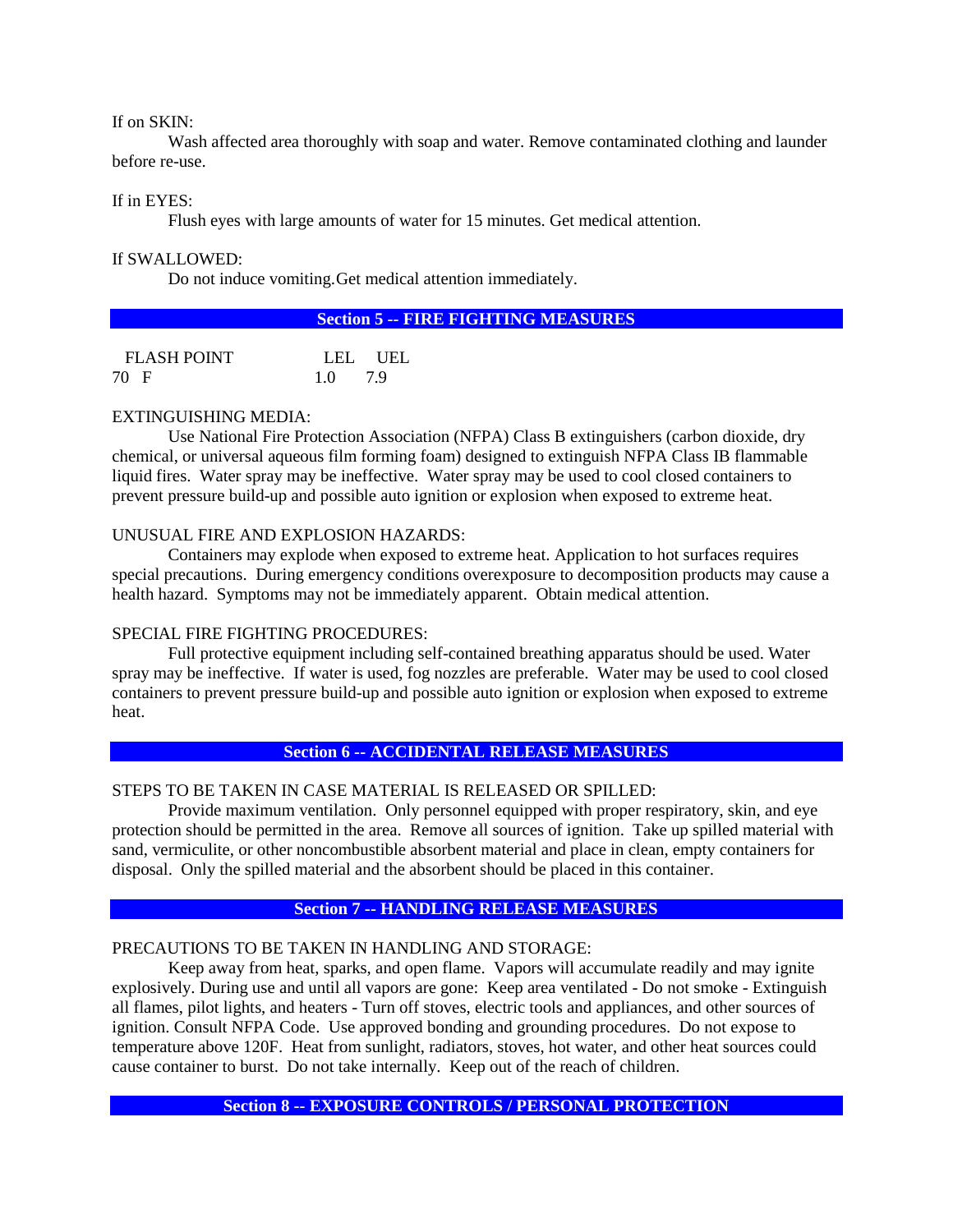## PRECAUTIONS TO BE TAKEN IN USE:

Use only with adequate ventilation. Avoid contact with skin and eyes. Avoid breathing vapor and spray mist. Wash hands after using. This coating may contain materials classified as nuisance particulates (listed "as Dust" in section 2) which may be present at hazardous levels only during sanding or abrading of the dried film. If no specific dusts are listed in section 2, the applicable limits for nuisance dust are ACGIII TLV 10 mg/m3 (total dust), 3 mg/m3 (respirable fraction), OSHA PEL 15 mg/m3 (total dust), 5 mg/m3 (respirable fraction). Removal of old paint by sanding, scraping, or other means may generate dust or fumes that contain lead.

## VENTILATION:

Local exhaust preferable. General exhaust acceptable if the exposure to materials in section 2 is maintained below applicable exposure limits. Refer to OSHA Standards 1910.94, 1910.107, 1910.108, and complete an industrial hygiene study to analyze specific working conditions.



## RESPIRATORY PROTECTION:

If personal exposure cannot be controlled below applicable limits by ventilation, wear a properly fitted organic vapor/particulate respirator approved by NIOSH/MSHA for protection against materials in section 2. When sanding or abrading the dried film, wear a dust/mist respirator approved by NIOSH/MSHA for dust which may be generated from this product, underlying paint, or the abrasive.



## PROTECTIVE GLOVES:

None required for normal application of these products where minimal skin contact is expected. For prolonged repeated contact, wear chemical resistant gloves.



## EYE PROTECTION:

Wear safety spectacles with unperforated side shields.

## OTHER PRECAUTIONS:

Intentional misuse by deliberately concentrating and inhaling the contents can be harmful or fatal.



**Section 9 -- PHYSICAL AND CHEMICAL PROPERTIES**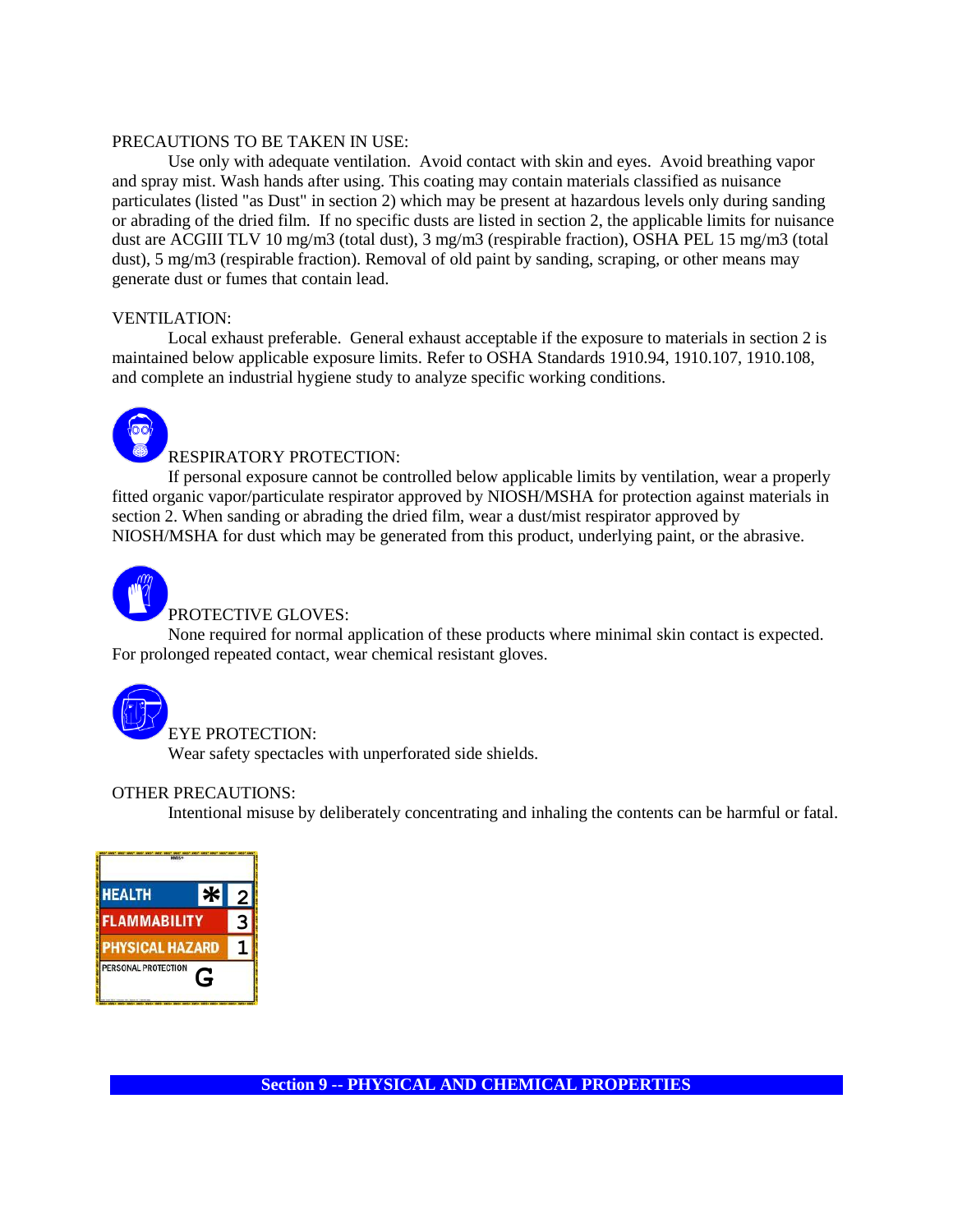| PRODUCT WEIGHT<br><b>SPECIFIC GRAVITY</b><br><b>BOILING POINT</b>  | $8.353$ lb/gal<br>1.000<br>281 - 303 F             | $1002 \text{ g/l}$     |
|--------------------------------------------------------------------|----------------------------------------------------|------------------------|
| 138 - 151 C<br><b>VOLATILES</b><br><b>EVAPORATION RATE</b>         | 35.6 % by wt<br>Same as ether                      | 42.4 % by vol          |
| <b>VAPOR DENSITY</b><br><b>REGULATORY VOC</b><br><b>ACTUAL VOC</b> | Heavier than air<br>$2.97$ lb/gal<br>$2.97$ lb/gal | 356 $g/l$<br>356 $g/l$ |

## **Section 10 -- STABILITY AND REACTIVITY**

## STABILITY:

This product is normally stable and will not undergo hazardous reactions.

## CONDITIONS TO AVOID:

None Known.

## INCOMPATIBILITY:

Avoid contact with strong alkalies, strong mineral acids, or strong oxidizing agents.

## HAZARDOUS DECOMPOSITION PRODUCTS:

Carbon monoxide, carbon dioxide, oxides of sulfur, oxides of barium, lowers molecular weight polymer fractions.

## HAZARDOUS POLYMERIZATION:

None Known.

## **Section 11 -- TOXICOLOGICAL INFORMATION**

CAS No. Ingredient Name

-------------------------------------------------------------------------------------------------------------------

1330-20-7 Xylene

| <b>IARC</b> Classification | Group 3                        |
|----------------------------|--------------------------------|
| Acute oral toxicity:       | LD50 Rat: $4.300$ mg/kg        |
| Acute inhalation toxicity: | No data available              |
| Acute dermal toxicity:     | LD50 Rabbit: $(>)$ 2,000 mg/kg |

-------------------

100-41-4 Ethylbenzene

IARC Classification Group 2B This is an example of pre-defined notes. Toxicological Information:

| Draize test, rabbit, eye: | 500 mg Severe;           |
|---------------------------|--------------------------|
| Inhalation, mouse:        | $LC50 = 35500$ mg/m3/2H; |
| Inhalation, rat:          | $LC50 = 55000$ mg/m3/2H; |
| Oral, rat:                | $LD50 = 3500$ mg/kg;     |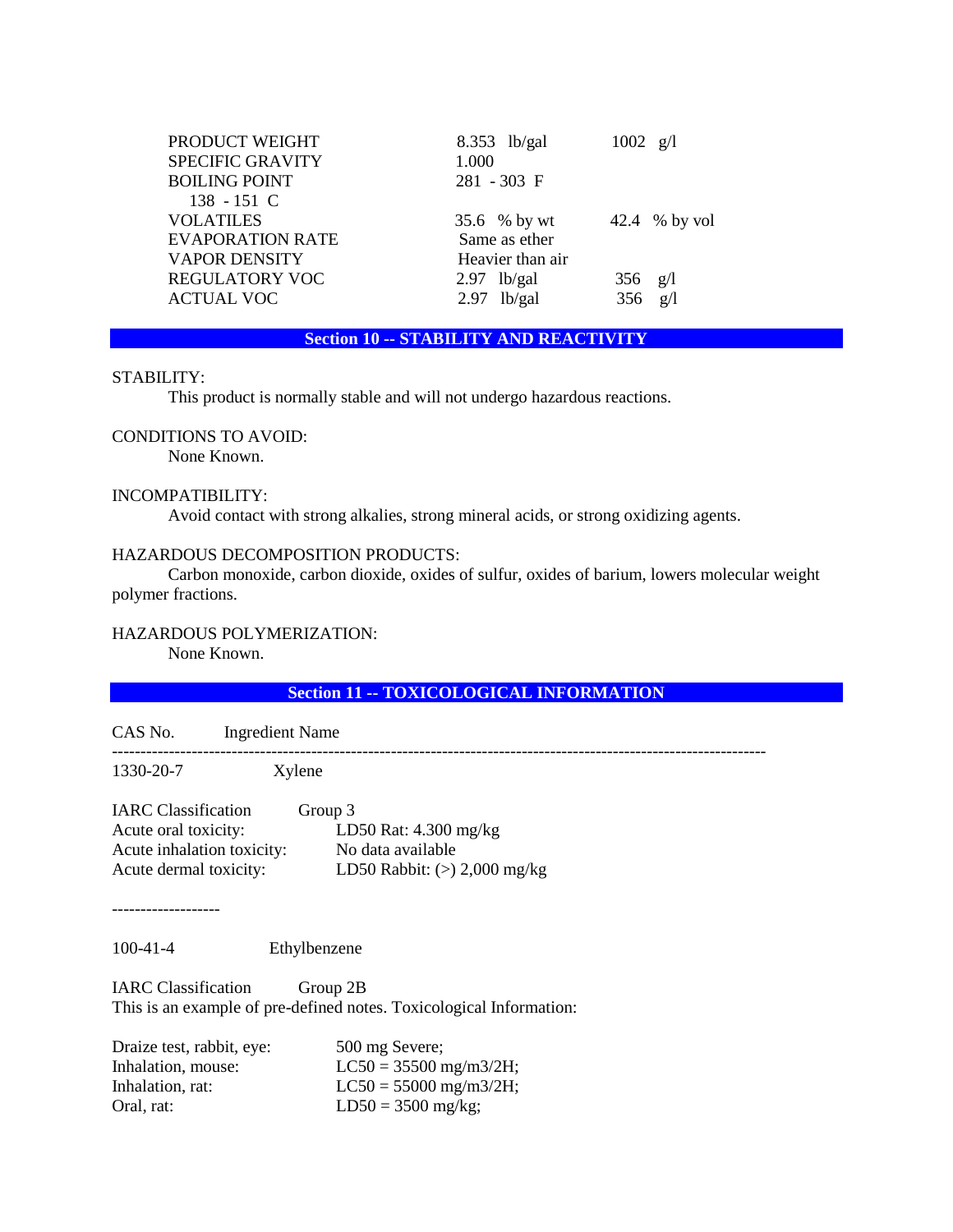| Mutation in mammalian somatic cells (Rodent, mouse) Lymphocyte $= 80$ |
|-----------------------------------------------------------------------|
|                                                                       |
|                                                                       |
|                                                                       |

-------------------

110-43-0 Methyl n-Amyl Ketone

IARC Classification Not Established Acute oral toxicity: No data available

Acute inhalation toxicity: LCLo Rat: 4,000 PPM; 4 h LCLo Rat: 4,000 mg/l; 4 h

Acute dermal toxicity: No data available -------------------

1333-86-4 Carbon Black

IARC Classification Group 2B RTECS#: CAS# 1333-86-4: FF5800000 LD50/LC50: CAS# 1333-86-4: Oral, rat:  $LD50 = >15400$  mg/kg; Skin, rabbit:  $LD50 = >3$  gm/kg;

Carcinogenicity: CAS# 1333-86-4: l ACGIH: Not listed. l California: carcinogen, initial date 2/21/03 (airborne, unbound particles of respirable size l NTP: Not listed. l IARC: Group 2B carcinogen Epidemiology: No data available. Teratogenicity: No information found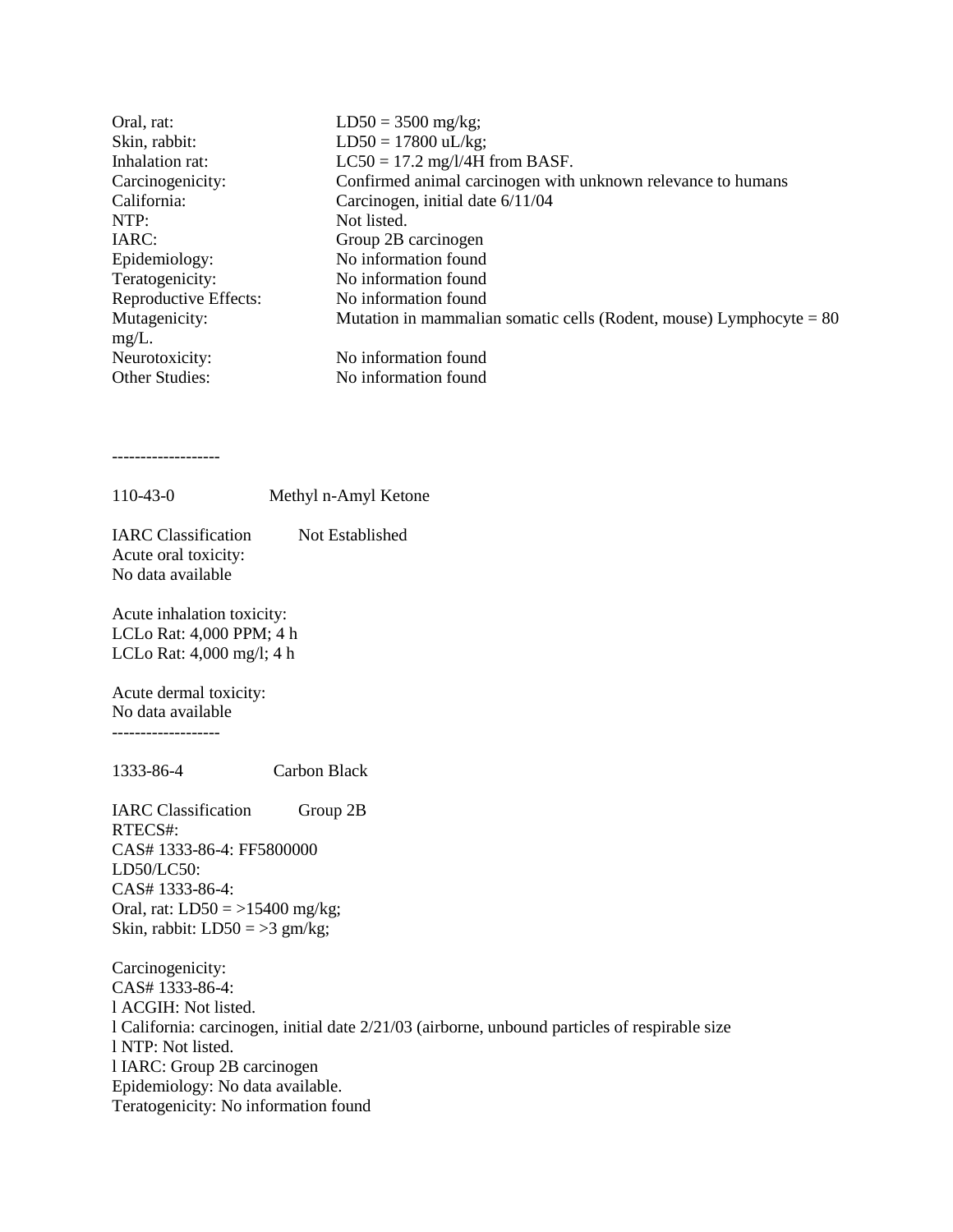Reproductive Effects: No information found Mutagenicity: See actual entry in RTECS for complete information. Neurotoxicity: No information found Other Studies: No information found

NJTS50041NCD Trade Secret

IARC Classification Not Established Skin irritation:

Rabbit: (Draize test)

Eye irritation:

Rabbit: non-irritant -------------------

## **IARC Reference**

## **IARC Group 1: The agent is** *carcinogenic to humans*

This category is used when there is *sufficient evidence of carcinogenicity* in humans. Exceptionally, an agent may be placed in this category when evidence of carcinogenicity in humans is less than *sufficient* but there is *sufficient evidence of carcinogenicity* in experimental animals and strong evidence in exposed humans that the agent acts through a relevant mechanism of carcinogenicity.

## **IARC Group 2A: The agent is** *probably carcinogenic to humans***.**

This category is used when there is *limited evidence of carcinogenicity* in humans and *sufficient evidence of carcinogenicity* in experimental animals. In some cases, an agent may be classified in this category when there is *inadequate evidence of carcinogenicity* in humans and *sufficient evidence of carcinogenicity* in experimental animals and strong evidence that the carcinogenesis is mediated by a mechanism that also operates in humans. Exceptionally, an agent may be classified in this category solely on the basis of *limited evidence of carcinogenicity* in humans. An agent may be assigned to this category if it clearly belongs, based on mechanistic considerations, to a class of agents for which one or more members have been classified in Group 1 or Group 2A.

## **IARC Group 2B: The agent is** *possibly carcinogenic to humans***.**

This category is used for agents for which there is *limited evidence of carcinogenicity* in humans and less than *sufficient evidence of carcinogenicity* in experimental animals. It may also be used when there is *inadequate evidence of carcinogenicity* in humans but there is *sufficient evidence of carcinogenicity* in experimental animals. In some instances, an agent for which there is *inadequate evidence of carcinogenicity* in humans and less than *sufficient evidence of carcinogenicity* in experimental animals together with supporting evidence from mechanistic and other relevant data may be placed in this group. An agent may be classified in this category solely on the basis of strong evidence from mechanistic and other relevant data.

## **IARC Group 3: The agent is** *not classifiable as to its carcinogenicity to humans***.**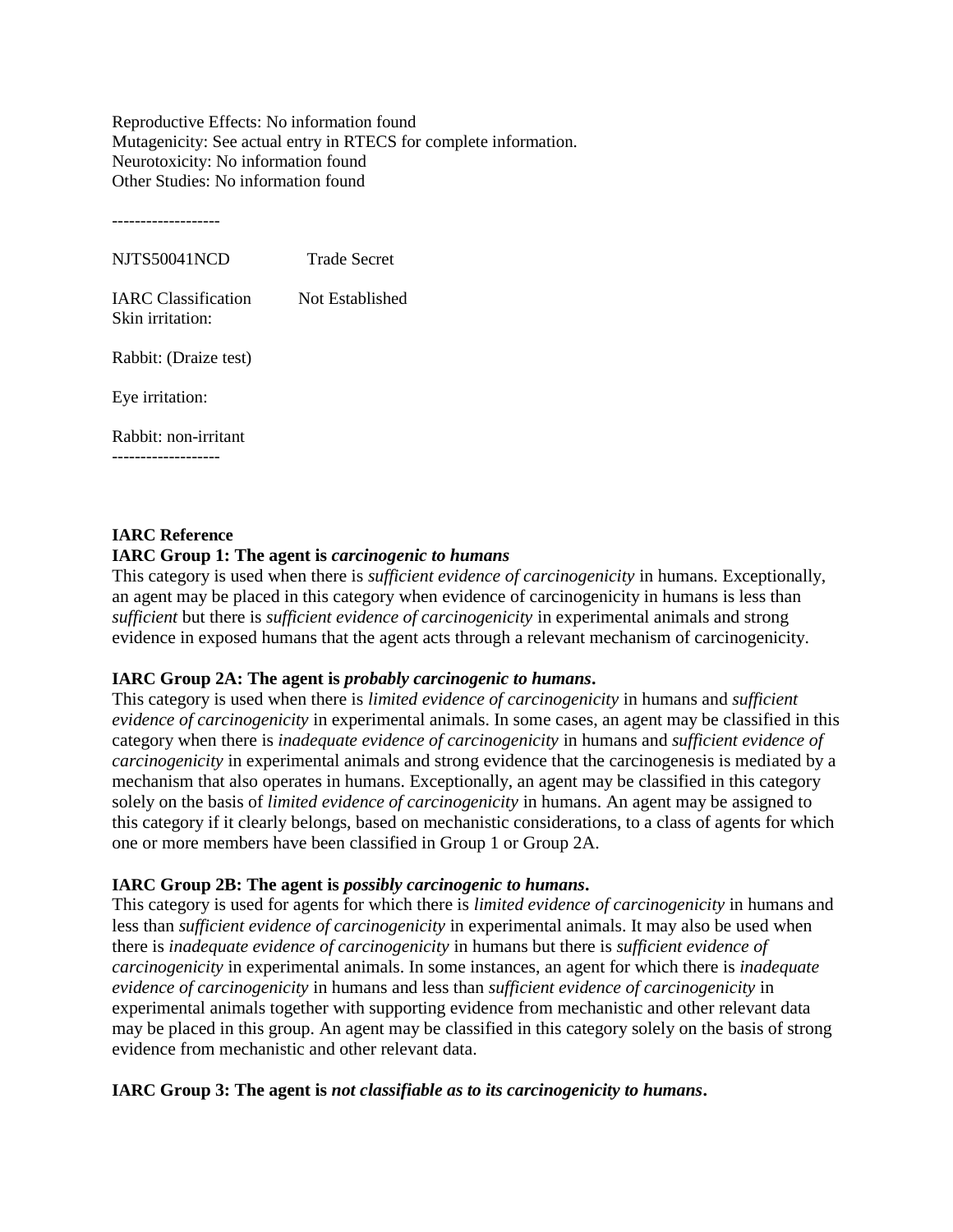This category is used most commonly for agents for which the evidence of carcinogenicity is *inadequate* in humans and *inadequate* or *limited* in experimental animals. Exceptionally, agents for which the evidence of carcinogenicity is *inadequate* in humans but *sufficient* in experimental animals may be placed in this category when there is strong evidence that the mechanism of carcinogenicity in experimental animals does not operate in humans. Agents that do not fall into any other group are also placed in this category. An evaluation in Group 3 is not a determination of non-carcinogenicity or overall safety. It often means that further research is needed, especially when exposures are widespread or the cancer data are consistent with differing interpretations.

## **IARC Group 4: The agent is** *probably not carcinogenic to humans***.**

This category is used for agents for which there is *evidence suggesting lack of carcinogenicity* in humans and in experimental animals. In some instances, agents for which there is *inadequate evidence of carcinogenicity* in humans but *evidence suggesting lack of carcinogenicity* in experimental animals, consistently and strongly supported by a broad range of mechanistic and other relevant data, may be classified in this group.

| <b>Section 12 -- ECOLOGICAL INFORMATION</b>                    |                                                                                                         |                                                                                                       |
|----------------------------------------------------------------|---------------------------------------------------------------------------------------------------------|-------------------------------------------------------------------------------------------------------|
| CAS No.                                                        | <b>Ingredient Name</b>                                                                                  |                                                                                                       |
| 1330-20-7                                                      | Xylene                                                                                                  |                                                                                                       |
| Biodegradability:<br>Bioaccumulation:                          |                                                                                                         | No data available<br>No data available                                                                |
| Ecotoxicity effects:                                           |                                                                                                         |                                                                                                       |
| Method: Static<br>Mortality                                    |                                                                                                         | Toxicity to fish: 96h LC50 Flathead minnow (Pimephales promelas); 23.53-29.97 mg/l                    |
| $<$ 1,000.00 mg/l<br>Method: Static<br>Mortality               |                                                                                                         | Toxicity to daphnia and other aquatic Invertebrates: 24h LC50 Water flea (Daphnia magna): > 100.00 -  |
| Toxicity to algae:<br>Toxicity to bacteria:<br>--------------- | Biochemical Oxygen Demand (BOD):<br>Chemical Oxygen Demand (COD):<br>Additional ecological information: | No data available<br>No data available<br>No data available<br>No data available<br>No data available |
| $100-41-4$                                                     | Ethylbenzene                                                                                            |                                                                                                       |
| Ecological Information                                         |                                                                                                         |                                                                                                       |
| Ecotoxicity:<br>Fish: Rainbow trout:                           |                                                                                                         | $LC50 = 14.0$ mg/L; 96 Hr.;                                                                           |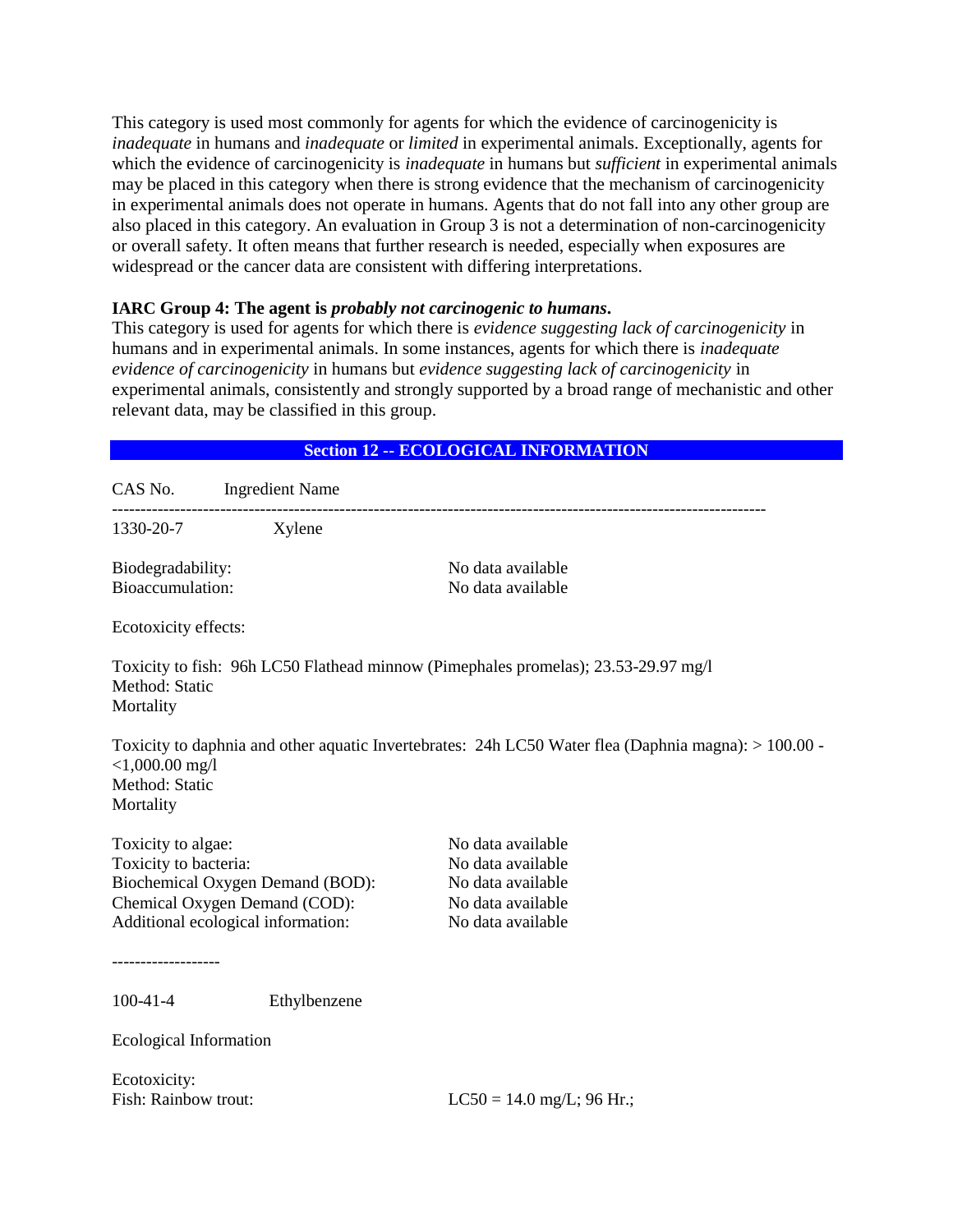| <b>Static Bioassay Fish: Fathead Minnow:</b>  | $LC50 = 12.1$ mg/L; 96 Hr.;                           |
|-----------------------------------------------|-------------------------------------------------------|
| Flow-through Bioassay Fish: Bluegill/Sunfish: | $LC50 = 150.0$ mg/L; 96 Hr.;                          |
| Static Bioassay:                              | pH 6.5-7.9, 21-23 degrees C                           |
| Water flea:                                   | $EC50 = 2.1$ mg/L; 48 Hr.;                            |
| Static Bioassay Water flea:                   | $EC50 = 75.0$ mg/L; 48 Hr.;                           |
| Static Bioassay Shrimp (mysidoposis bahia):   | $LC50 = 87.6$ mg/L/96hr.                              |
| Sheepshead minnow:                            | $LC50 = 275$ mg/L/96hr.                               |
| Fathead minnow:                               | $LC50 = 42.3$ mg/L/96hr in hard water &48.5 mg/L/96hr |
| in soft water.                                |                                                       |

Environmental: Experimental data on the bioconcentration of ethylbenzene include a log BCF of 1.9 in goldfish and the log BCF of 0.67 for clams exposed to the water-soluble fraction of crude oil. Using its octanol/water partition coefficient (log Kow= 3.15) and using a recommended regression equation, one can calculate a log BCF in fish of 2.16 indicating that ethylbenzene should not significantly bioconcentrate in aquatic organisms. Ethylbenzene has a moderate adsorption for soil. The measured Koc for silt loam was 164

Physical: The predominant photochemical reaction of ethylbenzene in the atmosphere is with hydroxyl radicals; the tropospheric half-life for this reaction is 5.5 and 24 hr in the summer and winter, actively. Degradation is somewhat faster under photochemical smog situations.

Photo oxidation products which have been identified include ethylphenol, benzaldehyde, acetophenone and m- and p-ethylnitrobenzene. Ethylbenzene is resistant to hydrolysis.

Ethylbenzene does not significantly absorb light above 290 nm in methanol solution.

-------------------

110-43-0 Methyl n-Amyl Ketone

No data available.

-------------------

1333-86-4 Carbon Black

No information available.

NJTS50041NCD Trade Secret

Environmental fate and transport:

Biodegradation:

Evaluation: The product is virtually insoluble in water and can thus be separated from water mechanically in suitable effluent treatment plants.

Bioaccumulation: Due to the consistency of the product, dispersion into the environment is impossible. Therefore no negative effects on the environment may be anticipated based on the present state of knowledge.

Environmental toxicity:

Acute toxicity to aquatic invertebrates: OECD Guideline 202, part 1 static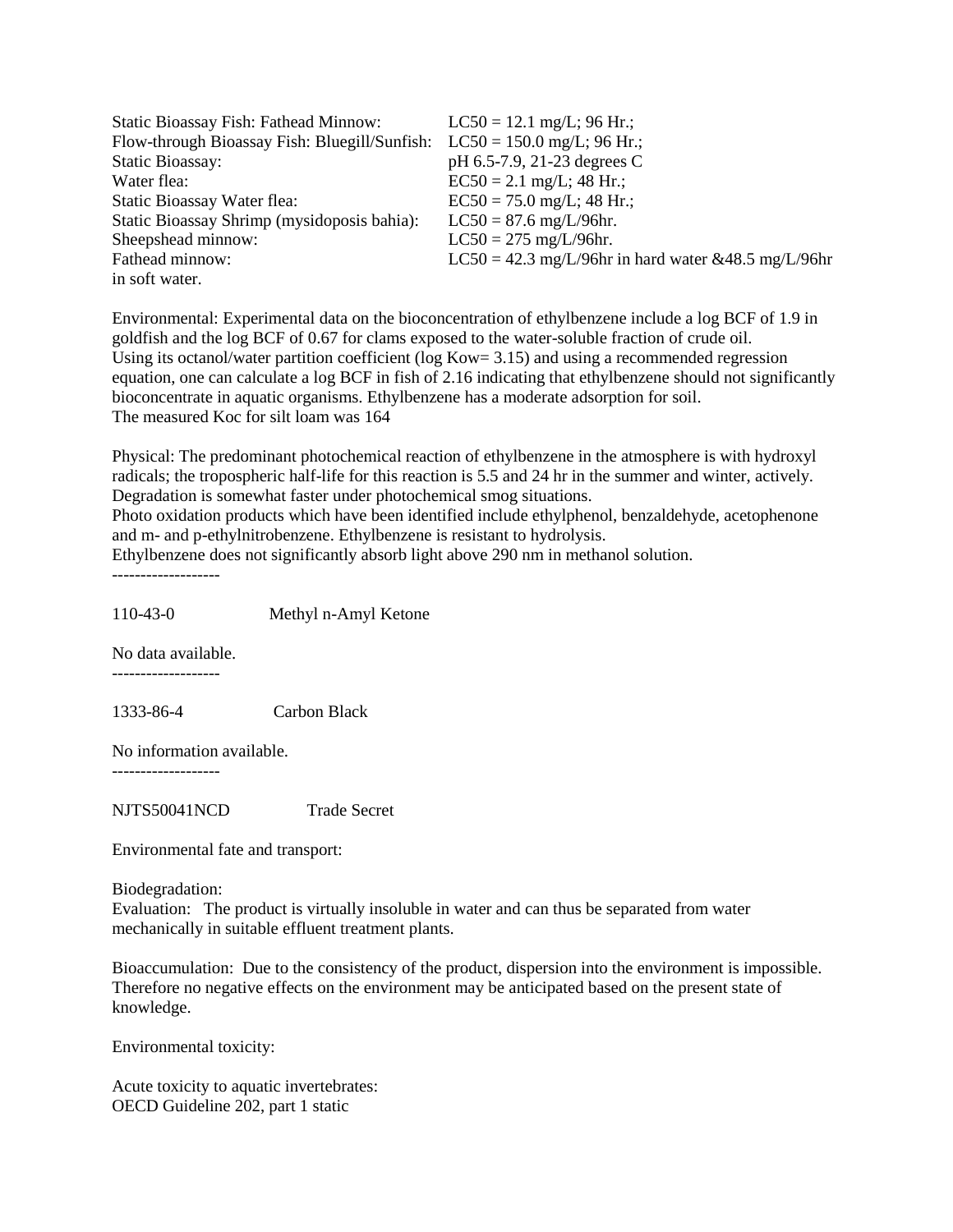Daphnia magna/EC50 (48 h): >100 mg/l

Nominal concentration. The product has low solubility in the test medium. An eluate has been tested. No toxic effects occur within the range of solubility.

-------------------

## **Section 13 -- DISPOSAL CONSIDERATIONS**

## WASTE DISPOSAL METHOD:

Waste from this product may be hazardous as defined under the Resource Conservation and Recovery Act (RCRA) 40 CFR 261. Do not incinerate. Depressurize container. Dispose of in accordance with Federal, State, and Local regulations regarding pollution.

### **Section 14 -- TRANSPORT INFORMATION**

| <b>Proper Shipping Name:</b> | <b>Consumer Commodity</b> |
|------------------------------|---------------------------|
| <b>NOS Technical Name:</b>   | ORM-D                     |
| Hazard Class:                | N/A                       |
| UN Number:                   | N/A                       |
| Packing Group:               | N/A                       |

## **Section 15 -- REGULATORY INFORMATION**

 $\lt$ 

Canadian Regulations:

CEPA (Canadian Environmental Protection Act):

All substances in this product are listed on the Canadian Domestic Substance List (DSL) or are not required to be listed.

## US Regulations:

This product contains the following substances subject to the reporting requirements of Section 313 of Title III of the Superfund Amendments and Reauthorization Act of 1986 and 40 CFR Part 372.

| <b>SARA 313:</b><br>CAS No.<br><b>WT</b> | CHEMICAL/COMPOUND        |        |
|------------------------------------------|--------------------------|--------|
|                                          |                          |        |
| 1330-20-7                                | Xylene                   | 13.5   |
| $100-41-4$                               | Ethylbenzene             | 4.5    |
| <b>PROP 65</b>                           |                          |        |
| CAS No.                                  | <b>CHEMICAL COMPOUND</b> | $%$ by |
| <b>WT</b>                                |                          |        |
|                                          |                          |        |
| $100-41-4$                               | Ethylbenzene             | 4.5    |